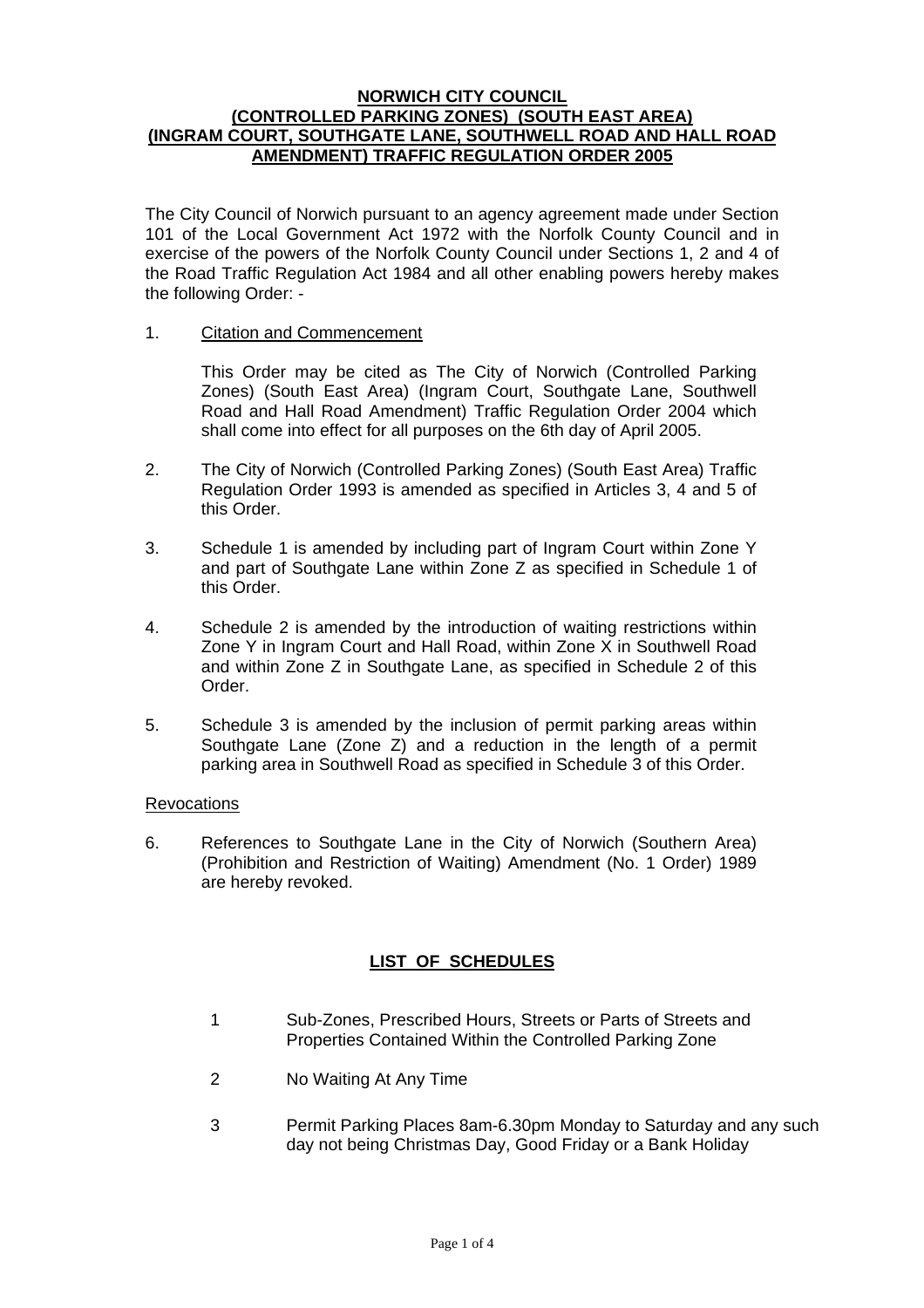# **Schedule 1 SUB-ZONES, PRESCRIBED HOURS, STREETS OR PARTS OF STREETS AND PROPERTIES CONTAINED WITHIN THE ORDER**

| Roads or lengths of<br>roads within controlled<br><b>Parking Zone</b>                             | <b>Properties for the</b><br><b>Purposes of issuing</b><br><b>Parking Permits</b> | Sub-Zone | <b>Prescribed Hours</b>                |
|---------------------------------------------------------------------------------------------------|-----------------------------------------------------------------------------------|----------|----------------------------------------|
| Ingram Court (to the rear<br>boundary wall of the<br>parking area behind nos.<br>1-3 Ingram Court | None                                                                              | Y        | $8$ am $-6.30$ pm<br>Monday - Saturday |
| Southgate Lane                                                                                    | Nos $5$ and $6$ ,<br>Southgate House and<br>The Hermitage only                    | 7        |                                        |

# **Schedule 2 NO WAITING AT ANY TIME**

### **Ingram Court - Zone Y : New Provision -**

- (i) the north side eastwards from its junction with Hall Road to the eastern (rear) boundary wall of the parking area behind nos 1-3, Ingram Court
- (ii) the south side eastwards from its junction with Hall Road to a point opposite the eastern (rear) boundary wall of the parking area behind nos 1-3, Ingram Court

# **Hall Road**

Delete the following reference :

#### East side

from a point 15m north of its junction with Lindley Street in a southerly direction to a point 10m south of that junction

And insert the following reference :

### East side

(i) from a point 10 metres north of the northern back of highway line of Lindley Street to a point 80 metres south of the southern back of highway line of Lindley Street.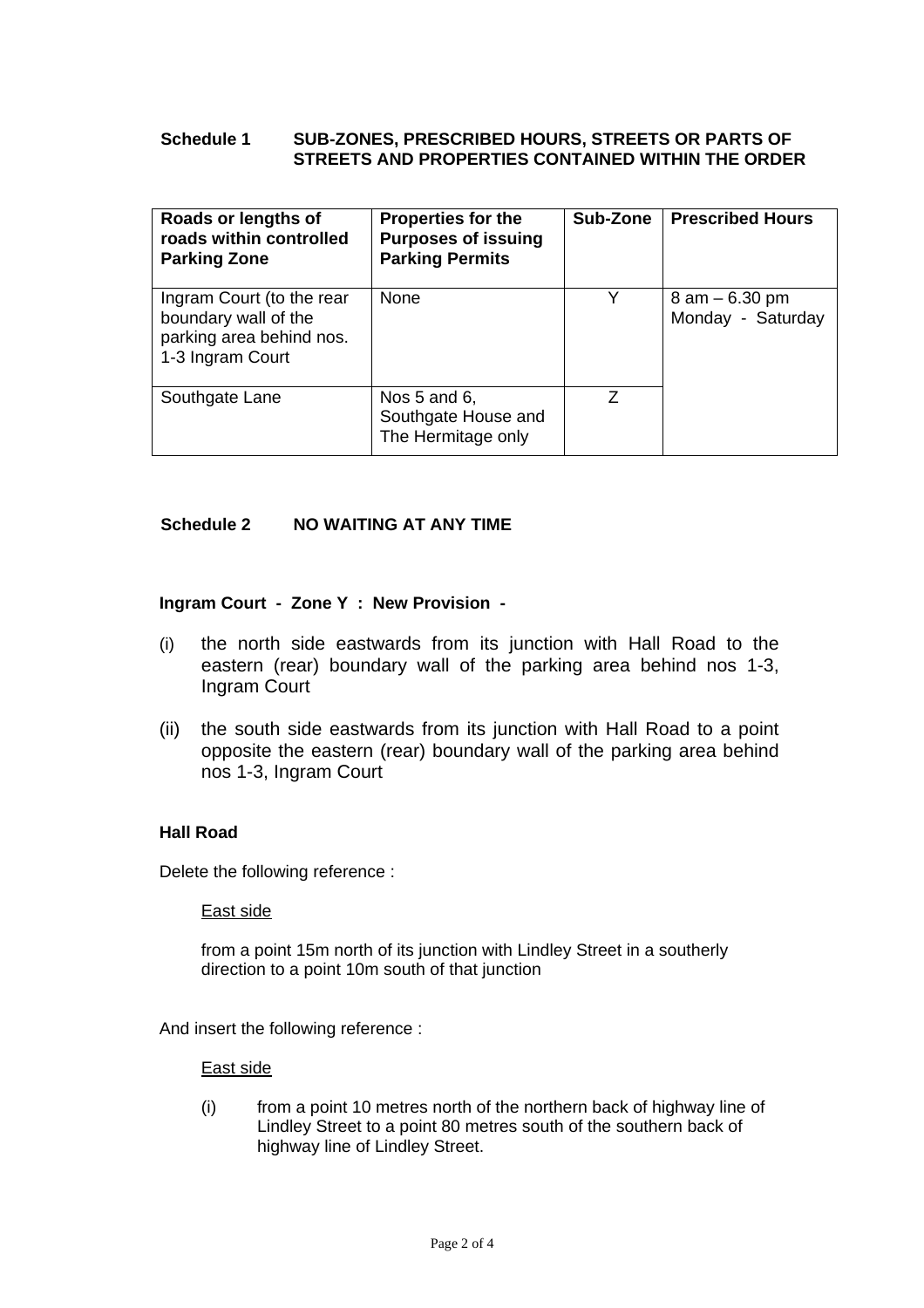# **Southgate Lane - Zone Z : New Provision**

- (i) the north-west side for its entire length
- (ii) the south-east side from its junction with Bracondale to a point 13 metres north-east of that junction
- (iii) from a point 22 metres north-east of its junction with Bracondale, to a point 32 metres north-east of that junction
- (iv) from a point 71 metres north-east of its junction with Bracondale to and including its cul-de-sac end

## **Southwell Road** –

Delete the following reference :

#### North-east side

(i) from a point 6m north-west of the centreline of Mill Close to a point 6m south-east of that centreline

And insert the following reference :

North-east side

(i) from a point 6 metres north-west of the centreline of Mill Close to a point 13 metres south-east of that centreline.

# **Schedule 3 PERMIT PARKING PLACES: Monday to Saturday 8.00 am - 6.30 pm any such day not being Christmas Day, Good Friday or a Bank Holiday**

| Zone | <b>Designated Parking Place</b>                                                                                                                                                               |
|------|-----------------------------------------------------------------------------------------------------------------------------------------------------------------------------------------------|
| X    | <b>Southwell Road</b>                                                                                                                                                                         |
|      | Delete the following reference :                                                                                                                                                              |
|      | the northeast side from a point 126m north-west of the eastern<br>building line of No 120 Hall Road in a north-westerly direction to<br>a point 6m south-east of the centreline of Mill Close |
|      | And insert the following reference:                                                                                                                                                           |
|      | the north-east side from a point 13 metres south-east of the<br>centreline of Mill Close to a point 126 metres north-west of the<br>eastern building line of No 120 Hall Road                 |